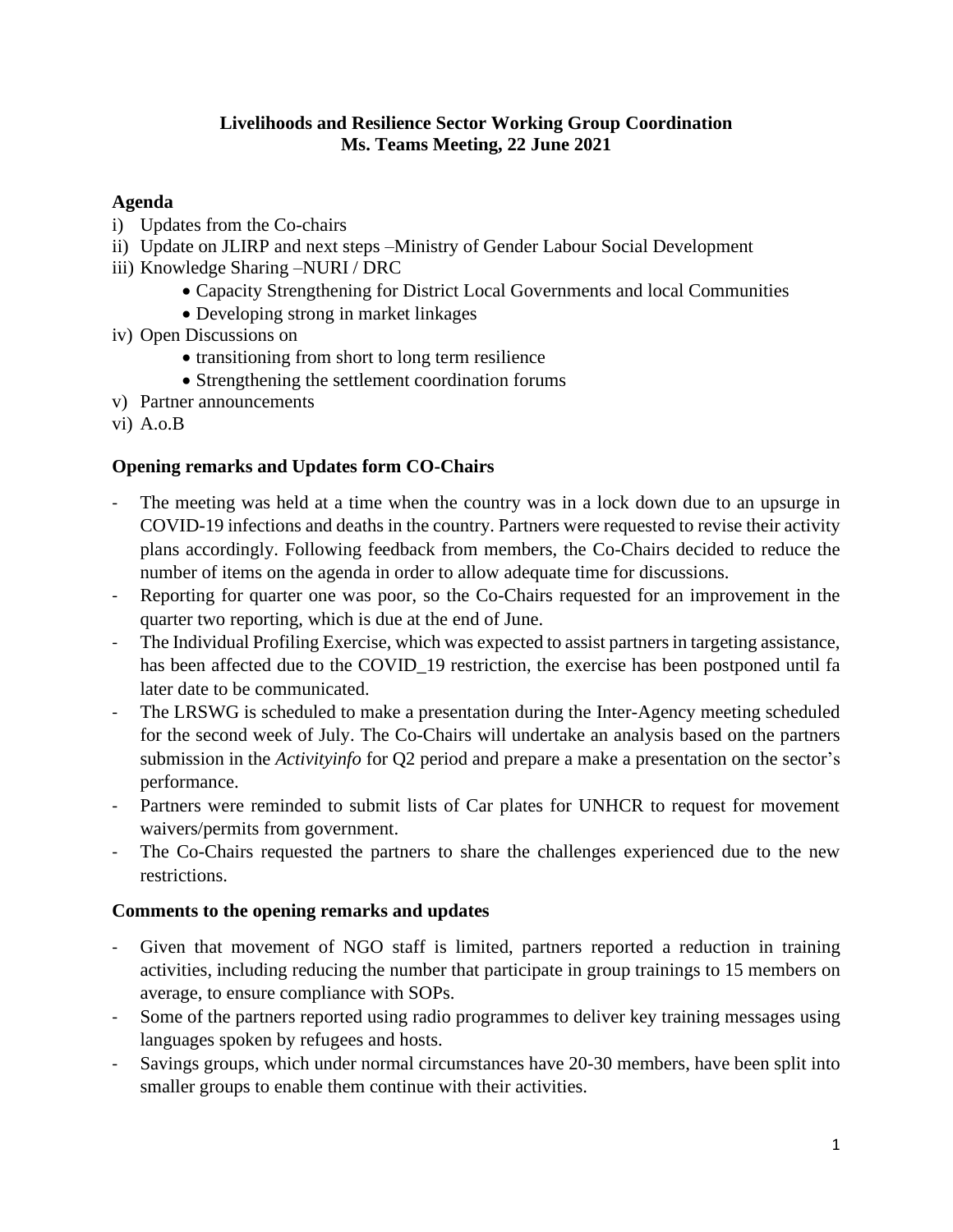## **Knowledge Sharing by Northern Uganda Resilience Initiative (NURI) NURI**

- The Northern Uganda Resilience Initiative (NURI), funded by DANIDA, targets enhanced resilience and equitable economic development in Northern Uganda, including for refugees and host communities'. This is done through supporting for 1) Climate Smart Agriculture (CSA) – training in sustainable production techniques and bottom of the value chain marketing activities; 2) Rural Infrastructure (RI) - community-planned, labour-intensive and agriculturerelated rural infrastructure ; and 3) Water Resources Management (WRM) .
- NURI covers 9 districts in the West Nile and Acholi Sub Regions of Northern Uganda. The districts are Agago, Kitgum and Lamwo in Acholi sub region and Arua, Pakwach, Nebbi, Zombo, Moyo and Adjumani in West Nile sub region. NURI also Refugee s in Rhino Camp, Palorinya , 3 settlements in Adjumani, and Palabek Settlement in Lamwo District.4375 farmer groups and 3300 VSLAs have been formed, 28% of them being refuge groups.
- What makes NURI different is that it is a programme and not an NGO. NURI also builds long term human capital at the DLGs and farmers and engages with government and farmers. In addition, NURI works in all sub-counties in the targeted districts, where the youth, women, as well as other groups are targeted. VSLA and financial literacy training were integrated in the NURI programme.
- NURI reported that introduction of Resilience design- integrating CSA techniques with water and infrastructure and VSLAs, savings plans, CSA, production and marketing plans builds resilience.
- However, promoting access to quality agro-inputs and competitive markets remains a challenge.

# **Questions and responses**

- *Has NURI organised farmers for better bargaining power/collective action?* NURI links groups to input and output markets, including to Abi Trust for further support
- *Has NURI been successful in linking farmers to markets?* Although there has been success in assisting groups to access markets, marketing of produce is still a challenge.
- *How was the cash for work rate- 6,000 determined?* NURI used the government rate.

# **Jobs and Livelihoods Integrated Response Plan (JLIRP) and Next Steps – Ministry of Gender Labor Social Development (Fr. Benedict Okweda)**

Following the launch of the Jobs and Livelihoods Integrated Response Plan in May 2021, the Ministry of Gender Labor Social Development has developed a plan for the next steps in the Implementation of the plan.

The next steps for the plan include: developing a popular version, dissemination of the JLIRP to stakeholders in the respective 13 refugee hosting districts, Supporting the 13 refugee hosting districts to integrate the JLIRP in their respective Development Plans , and to develop a Monitoring and Evaluation Plan.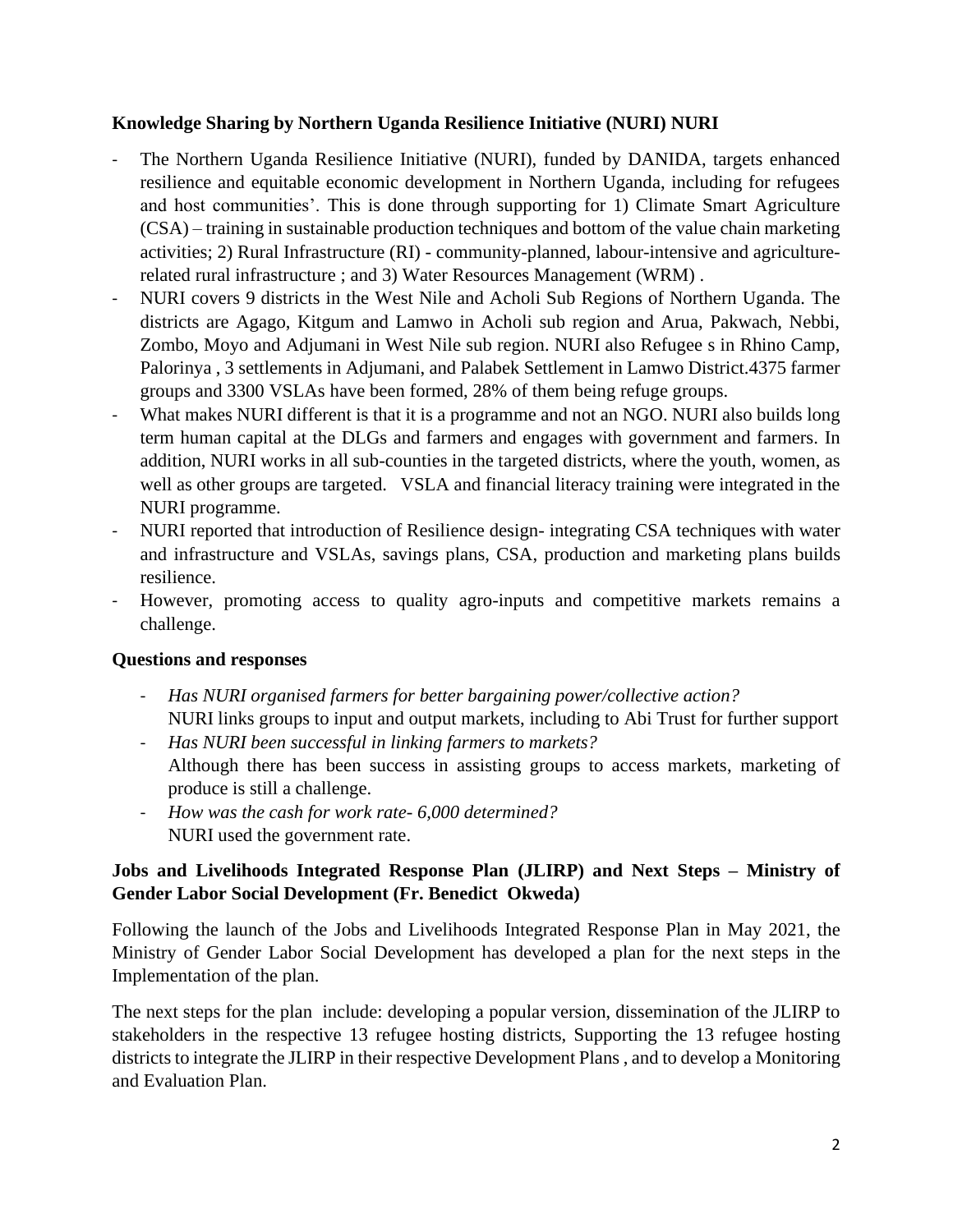The MGLSD representative requested for support from partners towards implementation of the proposed JLIRP activities.

# **Open Discussion on:**

# **a) Transitioning from short to long term resilience**

## **b) Strengthening the settlement coordination forums**

- It was noted that the sector had recorded commendable success with the first objective i.e. providing humanitarian livelihood support to refugees and hosts. However, the performance has been very minimal with regard to building resilience and enhancing the enabling environment to promote livelihoods and self-reliance of refugees and host communities.
- The AVSI- Trickle Up graduation programme, a multi-year USAID funded activity, was mentioned as an example of a well-designed project that can support long term resilience of participants.
- Further discussions on transitioning from short to long term resilience and strengthening the settlement coordination forums was deferred to the next meeting due to time limitation.

#### **Partner announcements**

- The UNHCR Information Management Unit has organized training on *Activityinfo*, the reporting system for the Refugee Response, on 29th and 30th June. Partner staff can sign up for the training by sending an e-mail to: matovuc@unhcr.org or [mumbere@unhcr.org.](mailto:mumbere@unhcr.org)
- ILO issued a call for expression of interest for a grant to support value chains including cassava and Sesame in Arua, Madi-Okollo and Terego districts. ILO has scheduled a call on 29<sup>th</sup> June to provide detailed information about the grant to interested partners.
- Humane Africa Mission won a grant to support vulnerable people, including youth, in Kiryandongo.

## **Closing remarks**

The Sector Leads requested all RRP partners to submit their *activityinfo* reports to UNHCR by the first week of July to enable them analyze the sector's performance and prepare a presentation for the Inter-Agency meeting scheduled for the second week of July.

The next working group meeting will be held on  $20<sup>th</sup>$  July.

## **List Of Participants**

| 1. Lilian Otiego, Co-Chair, UNHCR | 28. Noah Ssempijja, Opportunity    |
|-----------------------------------|------------------------------------|
| 2. Paul Mwirichia, Co-Chair, WVI  | International                      |
| 3. Joseph Ebinu, NURI, DANIDA     | 29. John Ilima, Village Enterprise |
| 4. Bik Lum, UNHCR                 | 30. Rose Wilder, Trickle Up        |